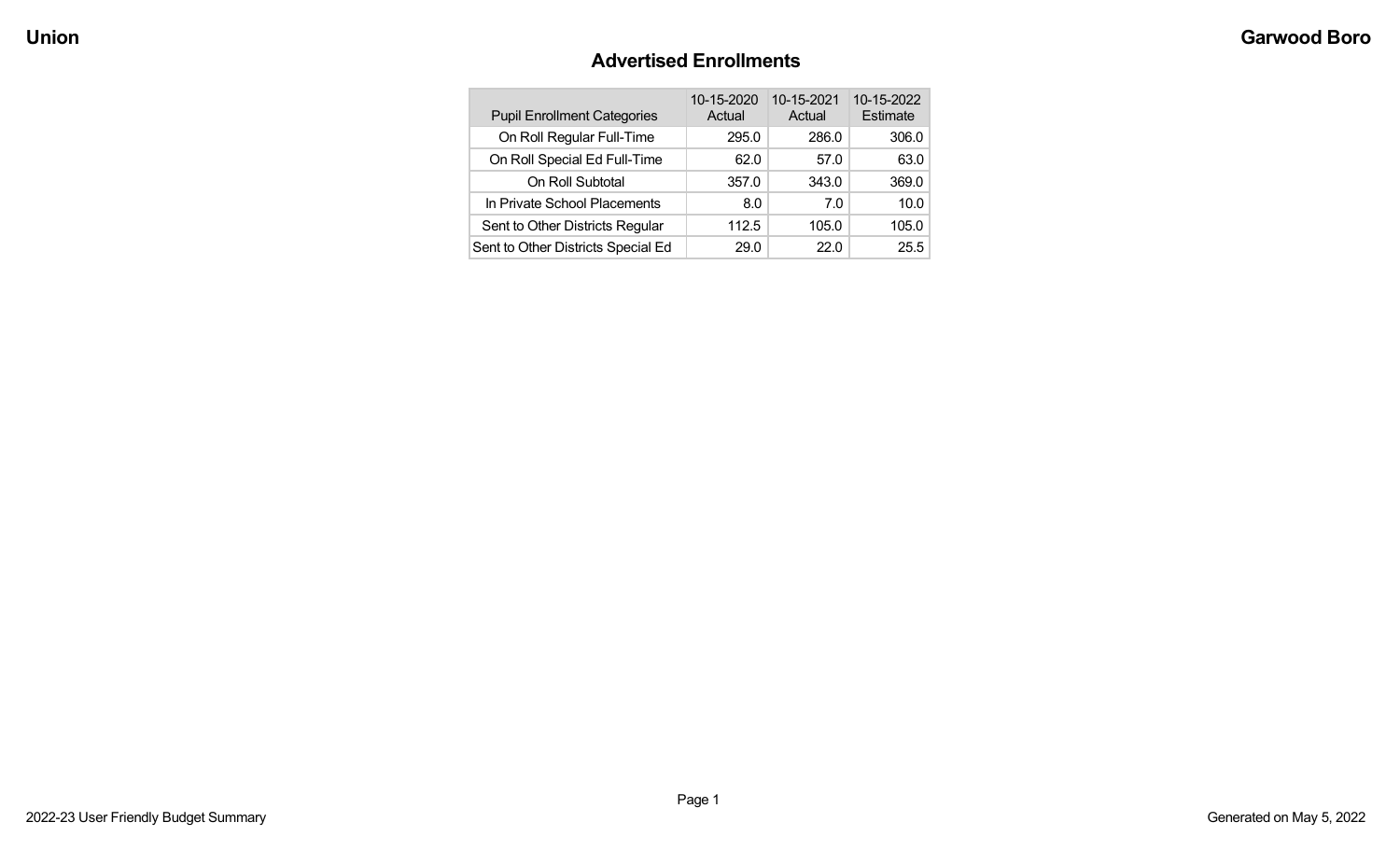#### **Advertised Revenues**

| <b>Budget Category</b>                             | Description                                                                | Account      | 2020-21<br>Actual | 2021-22<br>Revised | 2022-23<br>Proposed |
|----------------------------------------------------|----------------------------------------------------------------------------|--------------|-------------------|--------------------|---------------------|
|                                                    | Local Tax Levy                                                             | 10-1210      | 8,183,873         | 8,347,550          | 8,774,784           |
|                                                    | Other Local Governmental Units-Unrestricted                                | 10-12XX      | 33,081            | 60,000             | 12,000              |
| <b>General Fund Revenues from Local Sources</b>    | <b>Unrestricted Miscellaneous Revenues</b>                                 | 10-1XXX      | 52,050            | 34,570             | 25,000              |
|                                                    | Interest Earned on Capital Reserve Funds                                   | 10-1XXX      | $\Omega$          | 273                | 273                 |
|                                                    | <b>Total Revenues from Local Sources</b>                                   |              | 8,269,004         | 8,442,393          | 8,812,057           |
|                                                    | <b>Categorical Transportation Aid</b>                                      | 10-3121      | 88,326            | 88,326             | 88,326              |
|                                                    | <b>Extraordinary Aid</b>                                                   | 10-3131      | 153,678           | 153,678            | 85,400              |
|                                                    | <b>Categorical Special Education Aid</b>                                   | 10-3132      | 352,313           | 394,101            | 429,755             |
| <b>General Fund Revenues from State Sources</b>    | <b>Equalization Aid</b>                                                    | 10-3176      | 77,425            | 77,425             | 77,425              |
|                                                    | <b>Categorical Security Aid</b>                                            | 10-3177      | 11,310            | 11,310             | 11,310              |
|                                                    | Adjustment Aid                                                             | 10-3178      | 3,963             | 3,963              | 3,963               |
|                                                    | <b>Total Revenues from State Sources</b>                                   |              | 687,015           | 728,803            | 696,179             |
|                                                    | <b>Budgeted Fund Balance-Operating Budget</b>                              | 10-303       | $\mathbf{0}$      | 457,707            | 350,417             |
| <b>General Fund Revenues from Other Sources</b>    | Withdrawal from Capital Reserve for Excess Cost and Other Capital Projects | 10-309       | $\Omega$          | 270,712            | O                   |
|                                                    | <b>Adjustment for Prior Year Encumbrances</b>                              |              | $\Omega$          | 18,484             | 0                   |
|                                                    | Actual Revenues (Over)/Under Expenditures                                  |              | 70,313            | $\mathbf 0$        | $\mathbf 0$         |
| <b>General Fund Revenues</b>                       | <b>Total Operating Budget</b>                                              |              | 9,026,332         | 9,918,099          | 9,858,653           |
|                                                    | <b>Student Activity Fund Revenue</b>                                       | 20-1760      | 32,171            | $\Omega$           | $\Omega$            |
| Special Revenue Fund Revenues from Local Sources   | Other Revenue from Local Sources                                           | 20-1XXX      | 1,850             | 0                  | O                   |
|                                                    | <b>Total Revenues from Local Sources</b>                                   | 20-1XXX      | 34,021            | $\Omega$           | $\Omega$            |
|                                                    | Title I                                                                    | 20-4411-4416 | 28,989            | 45,451             | 38,634              |
|                                                    | Title II                                                                   | 20-4451-4455 | 8,139             | 19,984             | 16,985              |
|                                                    | Title IV                                                                   | 20-4471-4474 | 10,000            | 10,000             | 8,500               |
|                                                    | <b>ARP-IDEA Preschool</b>                                                  | 20-4409      | $\Omega$          | 1,388              | $\Omega$            |
| Special Revenue Fund Revenues from Federal Sources | <b>ARP-IDEA Basic</b>                                                      | 20-4419      | $\Omega$          | 16,278             | $\Omega$            |
|                                                    | IDEA Part B (Handicapped)                                                  | 20-4420-4429 | 104,858           | 104,892            | 89,158              |
|                                                    | <b>CARES Act Education Stabilization Fund</b>                              | 20-4530      | 17,900            | 0                  | 0                   |
|                                                    | Coronavirus Relief Fund (CRF)                                              | 20-4532      | 22,311            | 0                  | 0                   |
|                                                    | <b>CRRSA Act-ESSER II</b>                                                  | 20-4534      | $\mathbf 0$       | 105,954            | 0                   |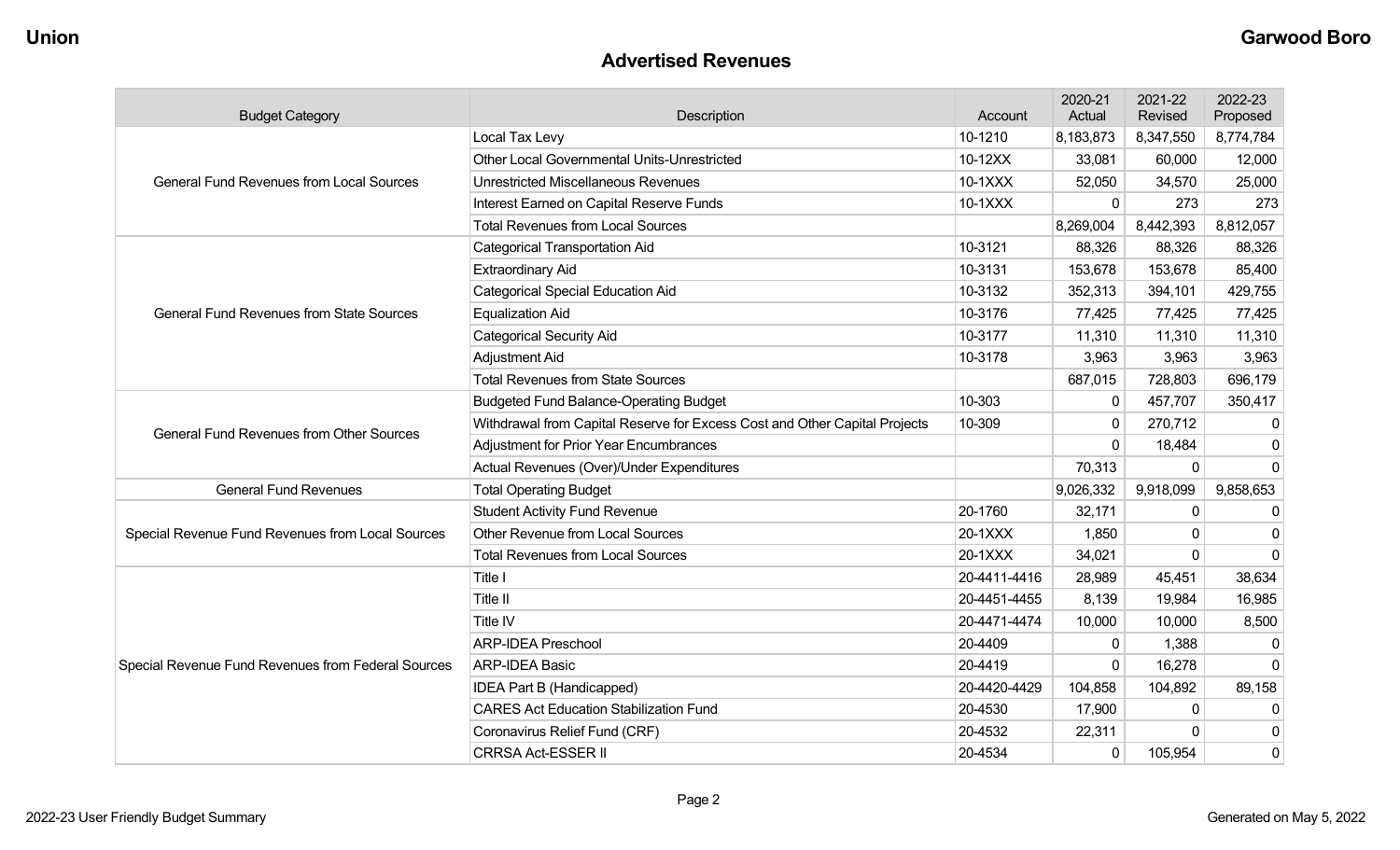### **Advertised Revenues**

| <b>Budget Category</b>                             | Description                                    | Account | 2020-21<br>Actual | 2021-22<br>Revised | 2022-23<br>Proposed |
|----------------------------------------------------|------------------------------------------------|---------|-------------------|--------------------|---------------------|
|                                                    | <b>CRRSA Act-Learning Acceleration Grant</b>   | 20-4535 | 0                 | 25,000             | $\overline{0}$      |
| Special Revenue Fund Revenues from Federal Sources | <b>CRRSA Act-Mental Health Grant</b>           | 20-4536 | 0                 | 45,000             | $\mathbf{0}$        |
|                                                    | <b>Total Revenues from Federal Sources</b>     |         | 192,197           | 373,947            | 153,277             |
| Special Revenue Fund Revenues                      | <b>Total Grants and Entitlements</b>           |         | 230,132           | 373,947            | 153,277             |
| Debt Service Fund Revenues from Local Sources      | Local Tax Levy                                 | 40-1210 | 530,300           | 531,800            | 518,267             |
|                                                    | <b>Total Revenues from Local Sources</b>       |         | 530,300           | 531,800            | 518,267             |
| Debt Service Fund Revenues from Other Sources      | Total Local Repayment of Debt                  |         | 530,300           | 531,800            | 518,267             |
| Debt Service Fund Revenues                         | <b>Total Repayment of Debt</b>                 |         | 530,300           | 531,800            | 518,267             |
| All Fund Revenues                                  | <b>Total Revenues/Sources</b>                  |         | 9,786,764         | 10,823,846         | 10,530,197          |
| Revenues Net of Transfers                          | <b>Total Revenues/Sources Net of Transfers</b> |         | 9,786,764         | 10,823,846         | 10,530,197          |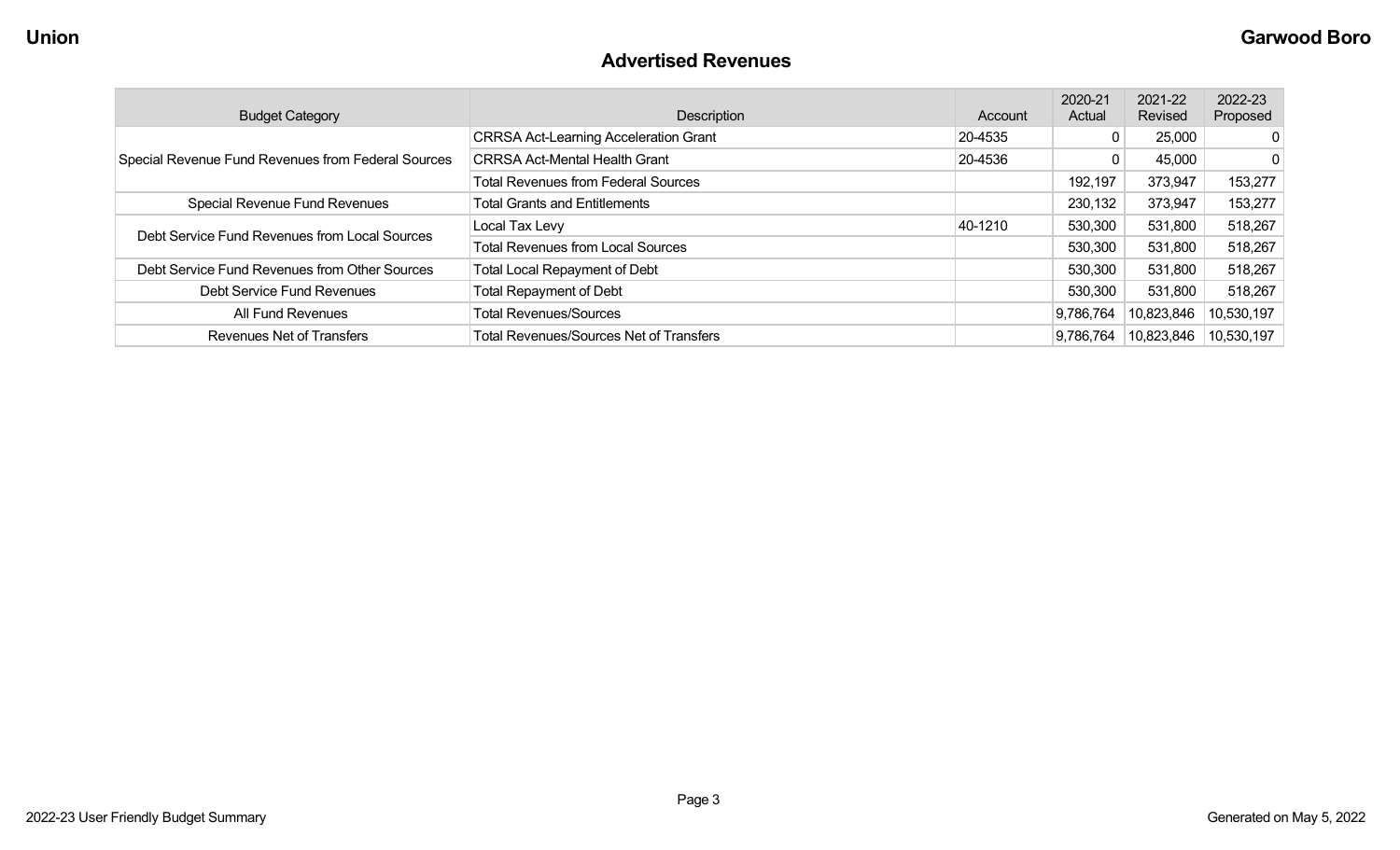# **Advertised Appropriations**

| <b>Budget Category</b>                                    | Description                                                             | Account        | 2020-21<br>Actual | 2021-22<br>Revised | 2022-23<br>Proposed |
|-----------------------------------------------------------|-------------------------------------------------------------------------|----------------|-------------------|--------------------|---------------------|
|                                                           | <b>Regular Programs-Instruction</b>                                     | 11-1XX-100-XXX | 1,539,898         | 1,808,229          | 1,757,171           |
|                                                           | <b>Special Education-Instruction</b>                                    | 11-2XX-100-XXX | 827,762           | 772,869            | 899,901             |
| General Fund Current Expenses for Instruction             | School-Sponsored Cocurricular or Extracurricular Activities-Instruction | 11-401-100-XXX | 19,730            | 50,000             | 50,000              |
|                                                           | School-Sponsored Athletics-Instruction                                  | 11-402-100-XXX | 5,367             | 7,129              | 6,984               |
|                                                           | Undistributed Expenditures-Instruction (Tuition)                        | 11-000-100-XXX | 3,005,642         | 2,746,859          | 3,136,853           |
|                                                           | Undistributed Expenditures-Health Services                              | 11-000-213-XXX | 81,848            | 87,187             | 90,902              |
|                                                           | Undistributed Expenditures-Speech, OT, PT and Related Services          | 11-000-216-XXX | 240,542           | 183,207            | 187,652             |
|                                                           | Undistributed Expenditures-Guidance                                     | 11-000-218-XXX | $\mathbf 0$       | 66,297             | $\Omega$            |
|                                                           | Undistributed Expenditures-Child Study Teams                            | 11-000-219-XXX | 308,636           | 315,984            | 320,950             |
|                                                           | Undistributed Expenditures-Improvement of Instruction Services          | 11-000-221-XXX | 43,056            | 325,166            | 145,960             |
|                                                           | Undistributed Expenditures-Education Media Services/Library             | 11-000-222-XXX | 29,402            | 45,291             | 37,148              |
|                                                           | Undistributed Expenditures-Instructional Staff Training Services        | 11-000-223-XXX | 6,946             | 3,982              | 1,650               |
| General Fund Current Expenses for Support Services        | Undistributed Expenditures-Support Services-General Administration      | 11-000-230-XXX | 272,834           | 210,424            | 236,079             |
|                                                           | Undistributed Expenditures-Support Services-School Administration       | 11-000-240-XXX | 189,905           | 166,090            | 167,541             |
|                                                           | Undistributed Expenditures-Central Services                             | 11-000-251-XXX | 145,881           | 177,645            | 193,271             |
|                                                           | Undistributed Expenditures-Administrative InformationTechnology         | 11-000-252-XXX | 31,500            | 41,880             | 42,670              |
|                                                           | Undistributed Expenditures-Operation and Maintenance of Plant Services  | 11-000-26X-XXX | 610,305           | 644,347            | 591,270             |
|                                                           | Undistributed Expenditures-Student Transportation Services              | 11-000-270-XXX | 607,980           | 685,864            | 698,410             |
|                                                           | Personal Services-Employee Benefits                                     | 11-XXX-XXX-2XX | 981,878           | 1,207,417          | 1,227,618           |
|                                                           | <b>Total Undistributed Expenditures</b>                                 |                | 6,556,355         | 6,907,640          | 7,077,974           |
| <b>General Fund Current Expenses</b>                      | <b>Total General Current Expense</b>                                    |                | 8,949,112         | 9,545,867          | 9,792,030           |
|                                                           | Equipment                                                               | 12-XXX-XXX-730 | $\mathbf 0$       | 6,843              | 36,673              |
|                                                           | <b>Facilities Acquisition and Construction Services</b>                 | 12-000-400-XXX | 77,220            | 94,404             | 29,677              |
| <b>Capital Outlay</b>                                     | Capital Reserve-Transfer to Capital Projects                            | 12-000-400-931 | 0                 | 270,712            | $\mathbf{0}$        |
|                                                           | Interest Deposit to Capital Reserve                                     | 10-604         | 0                 | 273                | 273                 |
|                                                           | <b>Total Capital Outlay</b>                                             |                | 77,220            | 372,232            | 66,623              |
| General Fund Expenses and Transfers                       | <b>General Fund Grand Total</b>                                         |                | 9,026,332         | 9,918,099          | 9,858,653           |
| Special Revenue Fund Expenses for Grants and Entitlements | <b>Local Projects</b>                                                   | 20-XXX-XXX-XXX | 1,850             | $\mathbf 0$        | $\mathbf 0$         |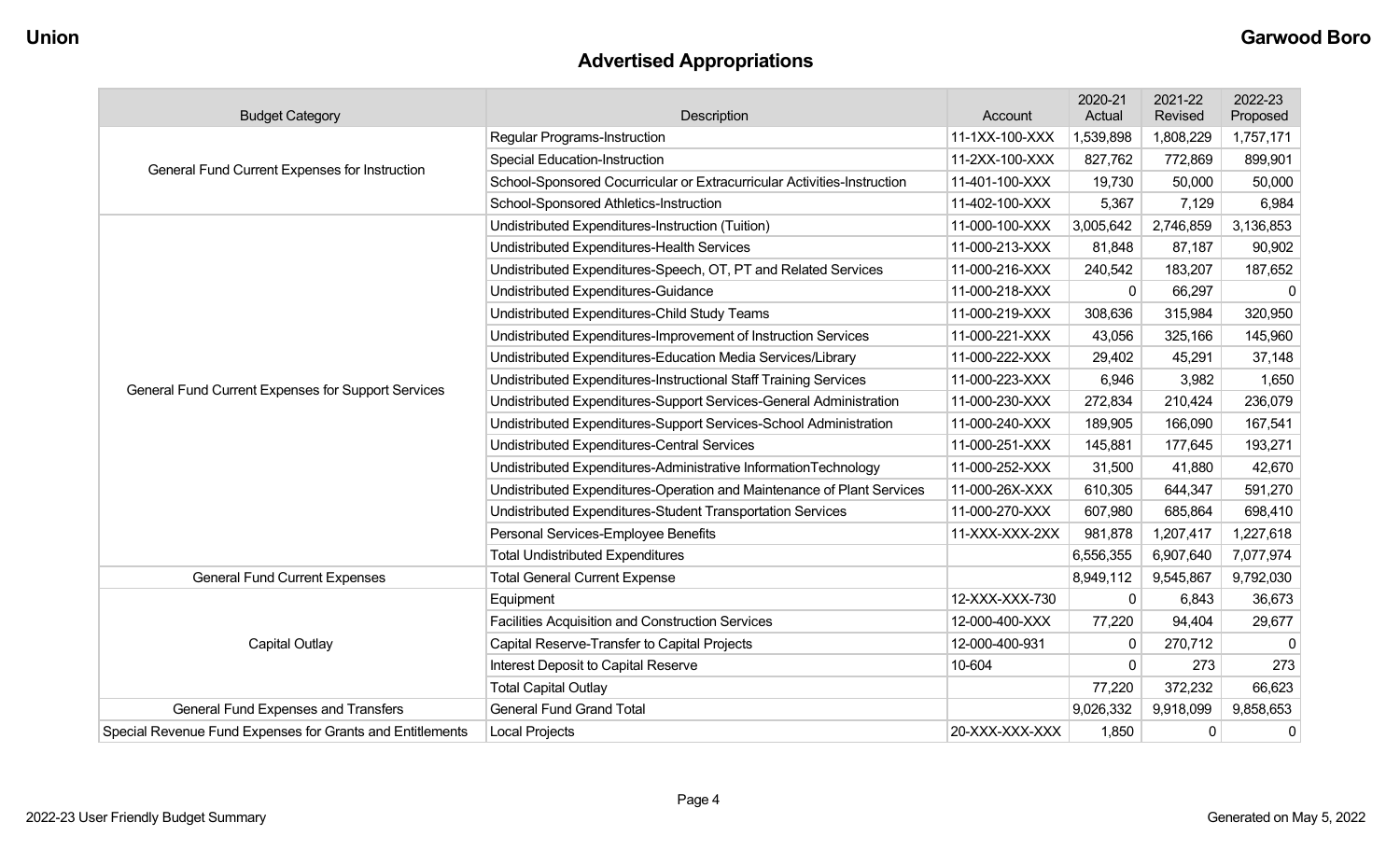# **Advertised Appropriations**

| <b>Budget Category</b>                             | Description                                          | Account        | 2020-21<br>Actual | 2021-22<br>Revised | 2022-23<br>Proposed |
|----------------------------------------------------|------------------------------------------------------|----------------|-------------------|--------------------|---------------------|
|                                                    | Title I                                              | 20-XXX-XXX-XXX | 28,989            | 45,451             | 38,634              |
|                                                    | Title II                                             | 20-XXX-XXX-XXX | 8,139             | 19,984             | 16,985              |
|                                                    | Title IV                                             | 20-XXX-XXX-XXX | 10,000            | 10,000             | 8,500               |
|                                                    | <b>IDEA Part B (Handicapped)</b>                     | 20-XXX-XXX-XXX | 104,858           | 104,892            | 89,158              |
|                                                    | <b>ARP-IDEA Basic Grant Program</b>                  | 20-223-xxx-xxx | $\overline{0}$    | 16,278             | 0                   |
|                                                    | <b>ARP-IDEA Preschool Grant Program</b>              | 20-224-xxx-xxx | $\overline{0}$    | 1,388              | 0                   |
| Special Revenue Fund Expenses for Federal Projects | <b>CARES Act Education Stabilization Fund</b>        | 20-477-XXX-XXX | 17,900            |                    | 0                   |
|                                                    | Coronavirus Relief Fund (CRF) Grant Program          | 20-479-XXX-XXX | 22,311            |                    | 0                   |
|                                                    | CRRSA Act-ESSER II Grant Program                     | 20-483-xxx-xxx | 0 <sup>1</sup>    | 105,954            | 0                   |
|                                                    | <b>CRRSA Act-Learning Acceleration Grant Program</b> | 20-484-xxx-xxx | $\overline{0}$    | 25,000             | 0                   |
|                                                    | <b>CRRSA Act-Mental Health Grant Program</b>         | 20-485-xxx-xxx | $\overline{0}$    | 45,000             | 0                   |
|                                                    | <b>Total Federal Projects</b>                        | 20-XXX-XXX-XXX | 192,197           | 373,947            | 153,277             |
| Special Revenue Fund Expenses                      | <b>Total Special Revenue Funds</b>                   |                | 230,132           | 373,947            | 153,277             |
|                                                    | <b>Total Regular Debt Service</b>                    | 40-701-510-XXX | 530,300           | 531,800            | 518,267             |
| Debt Service Fund Expenses                         | <b>Total Debt Service Funds</b>                      |                | 530,300           | 531,800            | 518,267             |
| All Fund Expenses                                  | <b>Total Expenditures/Appropriations</b>             |                | 9,786,764         | 10,823,846         | 10,530,197          |
| <b>Expenses Net of Transfers</b>                   | <b>Total Expenditures Net of Transfers</b>           |                | 9,786,764         | 10,823,846         | 10,530,197          |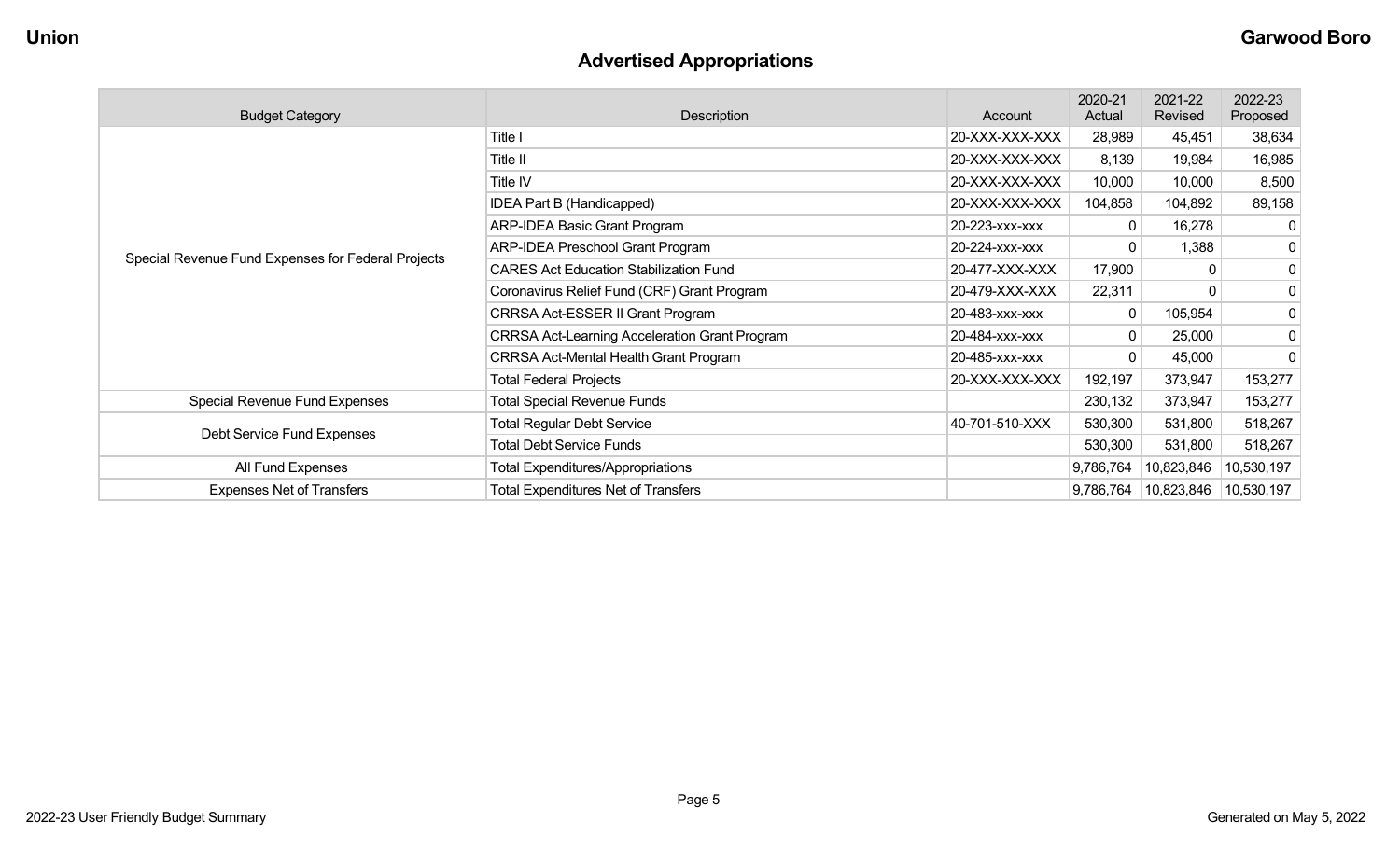## **Advertised Recapitulation of Balances**

| <b>Fund Balance Category</b>                   | <b>Budget Category</b>                                           | <b>Audited</b><br><b>Balance</b><br>06/30/2020 | Audited<br><b>Balance</b><br>06/30/2021 | Estimated<br><b>Balance</b><br>06/30/2022 | Estimated<br><b>Balance</b><br>06/30/2023 |
|------------------------------------------------|------------------------------------------------------------------|------------------------------------------------|-----------------------------------------|-------------------------------------------|-------------------------------------------|
| Unrestricted                                   | <b>General Operating Budget</b>                                  | 366,056                                        | 639,324                                 | 350,417                                   |                                           |
|                                                | Repayment of Debt                                                | 0                                              | 0                                       | 0                                         |                                           |
|                                                | Capital Reserve                                                  | 272,844                                        | 270,712                                 | 273                                       | 546                                       |
|                                                | <b>Adult Education Programs</b>                                  | 0                                              | $\Omega$                                |                                           | $\Omega$                                  |
|                                                | Maintenance Reserve                                              | $\Omega$                                       | 0                                       | 0                                         |                                           |
|                                                | Legal Reserve                                                    | 378,799                                        | 168,800                                 |                                           |                                           |
| <b>Restricted for General Operating Budget</b> | Unemployment Fund                                                | 62,937                                         | 63,003                                  | 63,003                                    | 63,003                                    |
|                                                | <b>Tuition Reserve</b>                                           | 150,000                                        | 0                                       |                                           |                                           |
|                                                | <b>Current Expense Emergency Reserve</b>                         | $\Omega$                                       | $\mathbf{0}$                            | 0                                         |                                           |
|                                                | Impact Aid Reserve for General Expenses (Sections 8002 and 8003) | $\Omega$                                       | 0                                       | $\Omega$                                  |                                           |
|                                                | Impact Aid Reserve for Capital Expenses (Sections 8007 and 8008) | 0                                              | 0                                       |                                           |                                           |
|                                                | <b>Student Activity Fund</b>                                     | 47,671                                         | 43,757                                  | 43,757                                    | 43,757                                    |
| Restricted for Special Revenue Fund            | Scholarship Fund                                                 | 0                                              | $\Omega$                                | 0                                         |                                           |
| Restricted for Repayment of Debt               | Restricted for Repayment of Debt                                 | 0                                              | 0                                       | 0                                         | 0                                         |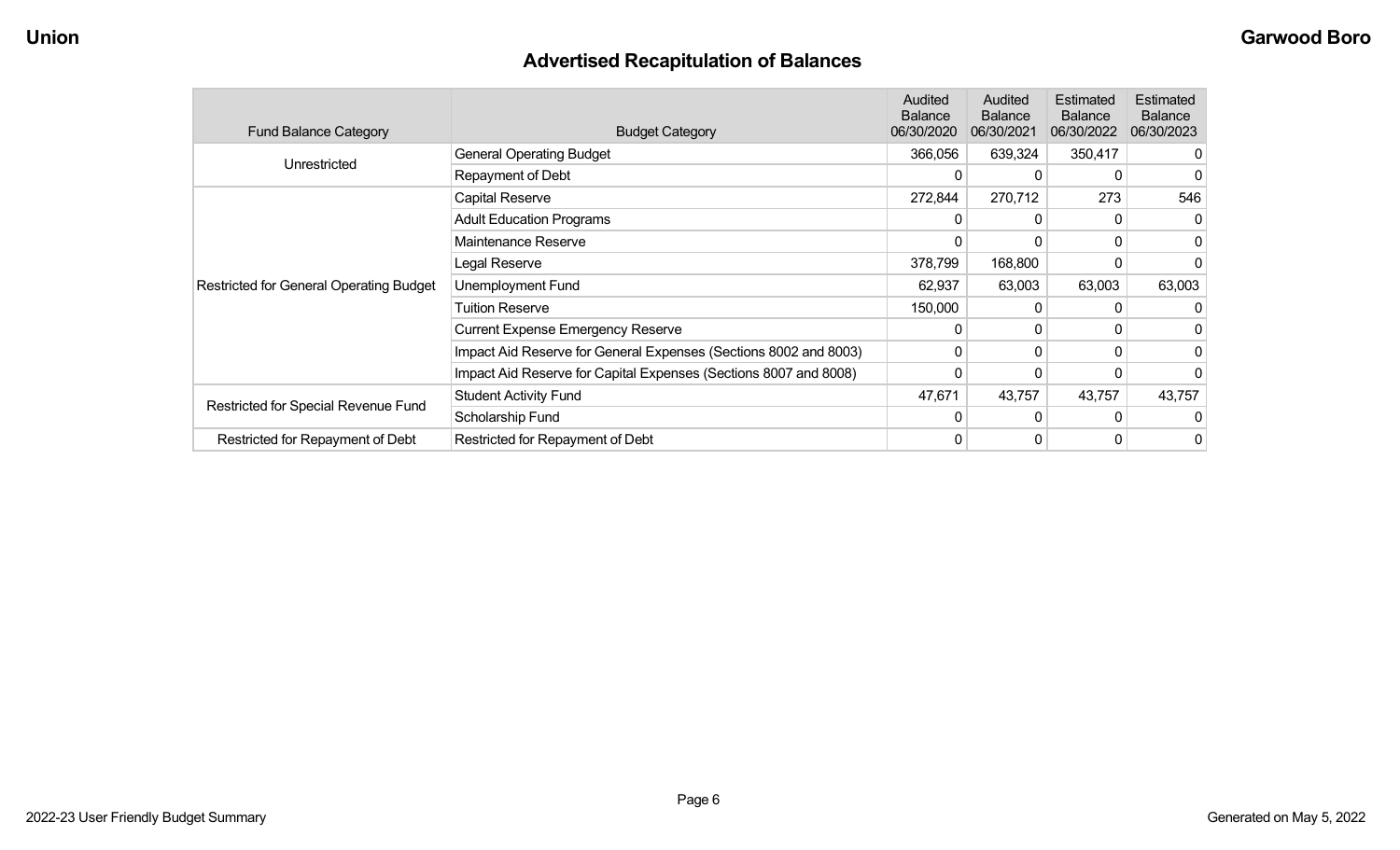#### **Advertised Per Pupil Cost Calculations**

| Per Pupil Cost Calculations                       | 2019-20<br><b>Actual Costs</b> | 2020-21<br><b>Actual Costs</b> | 2021-22<br><b>Original Budget</b> | 2021-22<br><b>Revised Budget</b> | 2022-23<br><b>Proposed Budget</b> |
|---------------------------------------------------|--------------------------------|--------------------------------|-----------------------------------|----------------------------------|-----------------------------------|
| <b>Total Budgetary Comparative Per Pupil Cost</b> | \$15,201                       | \$15,109                       | \$16,798                          | \$17,750                         | \$16,078                          |
| <b>Total Classroom Instruction</b>                | \$8,205                        | \$8,440                        | \$9,323                           | \$9,632                          | \$9,316                           |
| <b>Classroom-Salaries and Benefits</b>            | \$7,839                        | \$8,056                        | \$8,758                           | \$9,043                          | \$8,957                           |
| <b>Classroom-General Supplies and Textbooks</b>   | \$347                          | \$384                          | \$566                             | \$589                            | \$359                             |
| <b>Classroom-Purchased Services</b>               | \$18                           | \$0                            | \$0                               | \$0                              | \$0                               |
| <b>Total Support Services</b>                     | \$2,467                        | \$2,431                        | \$3,311                           | \$3,710                          | \$2,678                           |
| Support Services-Salaries and Benefits            | \$1,736                        | \$1,948                        | \$2,735                           | \$3,070                          | \$2,341                           |
| <b>Total Administrative Costs</b>                 | \$2,014                        | \$2,176                        | \$1,899                           | \$2,018                          | \$2,018                           |
| <b>Administration Salaries and Benefits</b>       | \$1,611                        | \$1,688                        | \$1,422                           | \$1,516                          | \$1,480                           |
| Total Operations and Maintenance of Plant         | \$2,343                        | \$1,963                        | \$2,046                           | \$2,165                          | \$1,840                           |
| Operations and Maintenance-Salaries and Benefits  | \$1,249                        | \$1,089                        | \$1,123                           | \$1,229                          | \$1,007                           |
| Board Contribution to Food Services               | \$0                            | \$0                            | \$0                               | \$0                              | \$0                               |
| <b>Total Extracurricular Costs</b>                | \$162                          | \$91                           | \$206                             | \$213                            | \$198                             |
| <b>Total Equipment Costs</b>                      | \$0                            | \$0                            | \$0                               | \$20                             | \$99                              |
| Legal Costs                                       | \$93                           | \$194                          | \$118                             | \$122                            | \$163                             |
| Employee Benefits as a percentage of salaries*    | 30.82%                         | 27.46%                         | 31.53%                            | 30.38%                           | 30.92%                            |

\*Does not include pension and social security paid by the State on-behalf of the district.

\*\*Federal and State funds in the blended resource school-based budgets.

The information presented in columns 1 through 3 as well as the related descriptions of the per pupil cost calculations are contained in the Taxpayers' Guide to Education Spending and can be found on the Department of Education's Internet website: http://www.state.nj.us/education/guide/. This publication is also available in the board office and public libraries. The same calculations were performed using the 2021-22 revised appropriations and the 2022-23 budgeted appropriations presented in this advertised budget. Total Budgetary Comparative Per Pupil Cost is defined as current expense exclusive of tuition expenditures, transportation, residential costs, and judgments against the school district. For all years it also includes the restricted entitlement aids. With the exception of Total Equipment Cost, each of the other per pupil cost calculations presented is a component of the total comparative per pupil cost, although all components are not shown.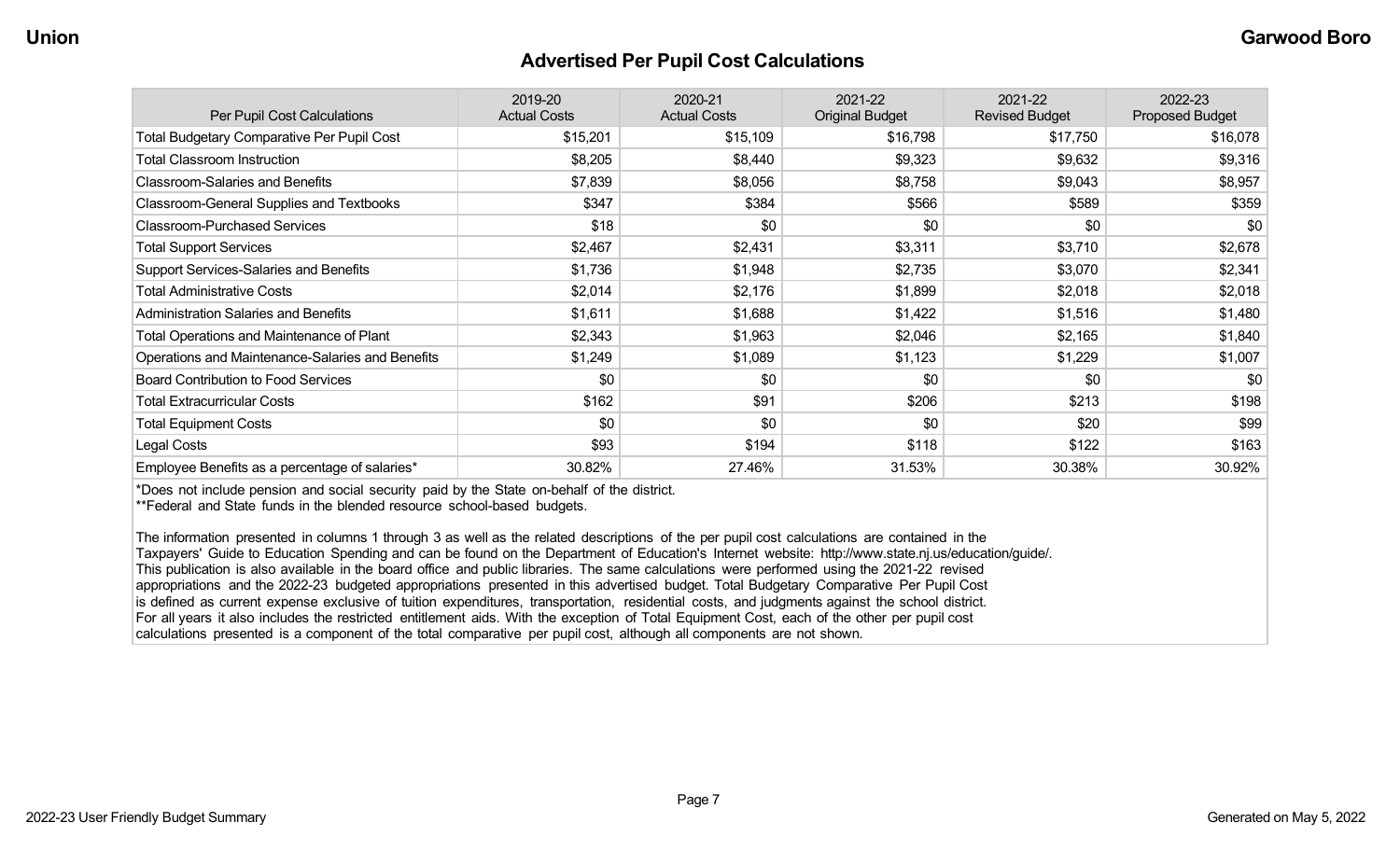### **Shared Services**

| <b>Shared Service Category Type</b>            | <b>Shared Service Category Description</b>                                                            | Amount<br>Saved<br>(Optional) |
|------------------------------------------------|-------------------------------------------------------------------------------------------------------|-------------------------------|
| <b>Curriculum Services</b>                     | Garwood Public Library                                                                                |                               |
|                                                | Union County Educational Services Commission for cooperative purchasing                               |                               |
| Purchasing                                     | Educational Services Commission of New Jersey Cooperative Purchasing Program                          |                               |
|                                                | Bergan County Cooperative Purchasing Program                                                          |                               |
| <b>Transportation Services, including Fuel</b> | Union County Jointure Commission for coordinated out of district special education and transportation |                               |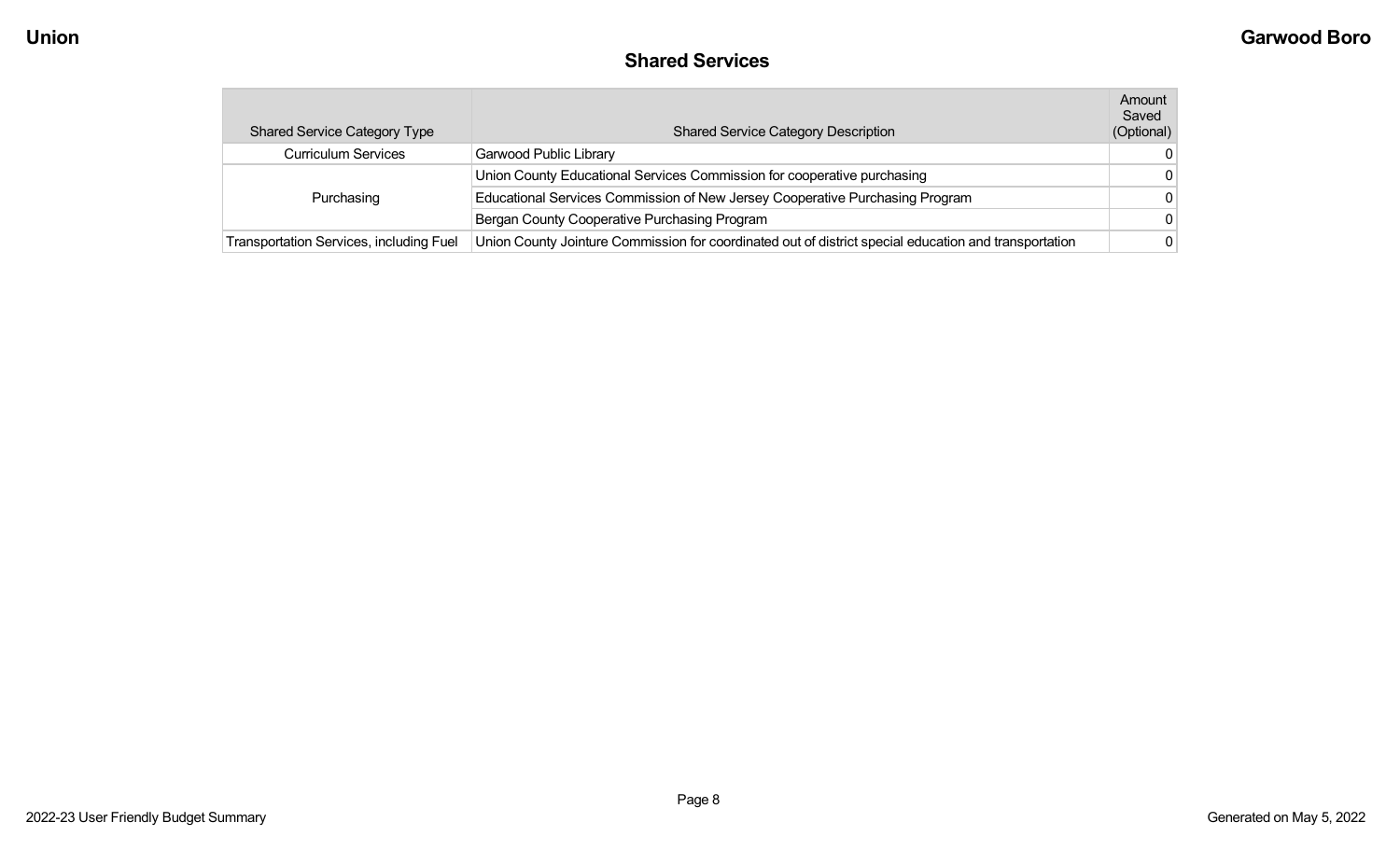#### **Estimated Tax Rates**

| Municipality    | Category                                                                                                           | Amount      |
|-----------------|--------------------------------------------------------------------------------------------------------------------|-------------|
|                 | (A) General Fund School Levy                                                                                       | 8,561,167   |
|                 | (D) Total School Levy                                                                                              | 9,242,334   |
|                 | (B) Estimated Net Taxable Valuation (as of 10/01/21)                                                               | 739,593,433 |
|                 | (H) Estimated Equalized Valuation (as of 10/01/21)                                                                 | 778,412,624 |
| Garwood Borough | (C) Estimated 2022-23 General Fund School Tax Rate, Without Repayment of Debt or Adjustments=100x(A)/(B)           | 1.1576      |
|                 | (F) Estimated 2022-23 Total School Tax Rate, With Repayment of Debt and Adjustments=100x(D)/(B)                    | 1.2497      |
|                 | (I) Estimated 2022-23 Equalized General Fund School Tax Rate, Without Repayment of Debt or Adjustments=100x(A)/(H) | 1.0998      |
|                 | (L) Estimated 2022-23 Equalized Total School Tax Rate, With Repayment of Debt and Adjustments=100x(D)/(H)          | 1.1873      |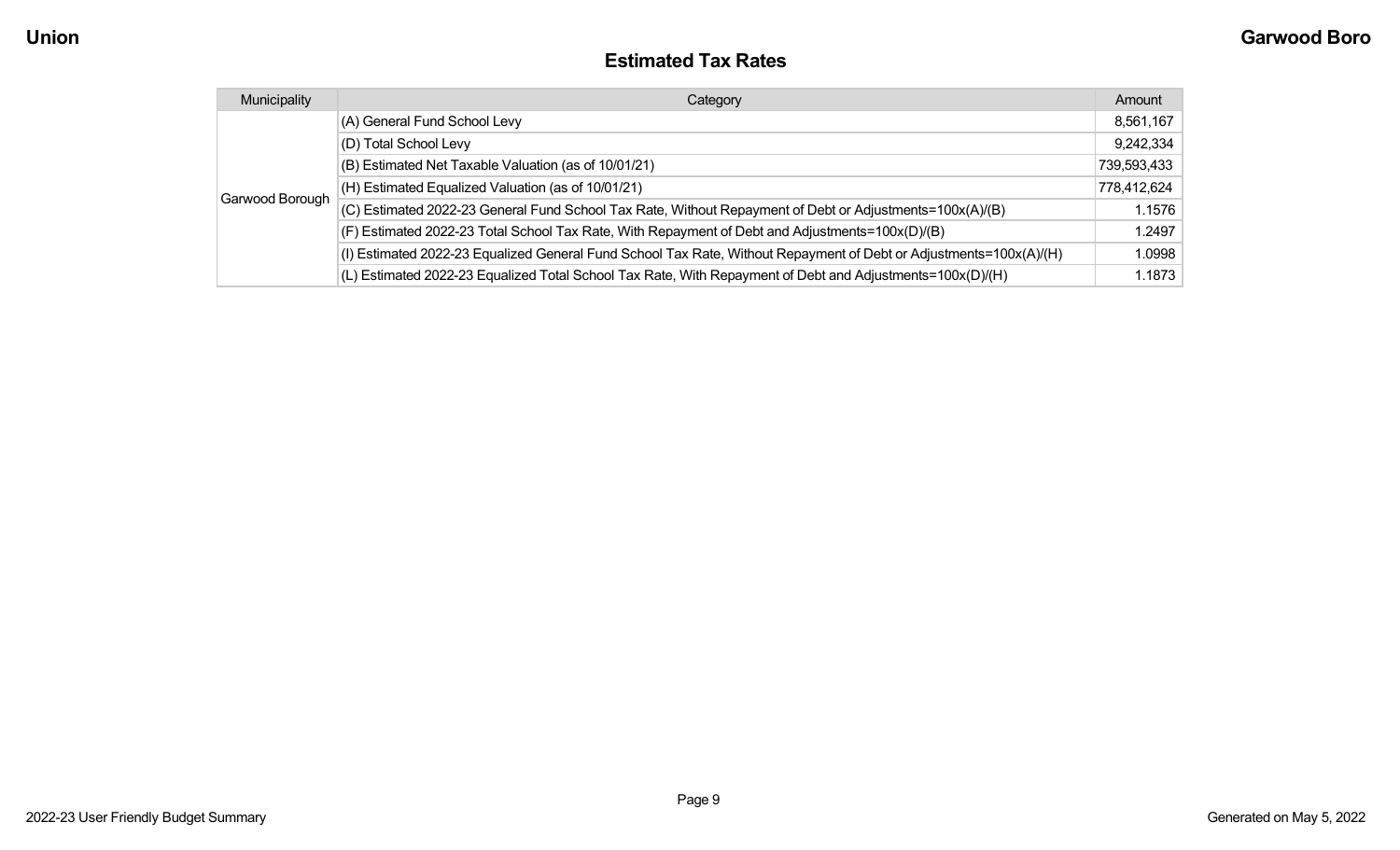| Name               | Category                                                                                  | Measure                                      |
|--------------------|-------------------------------------------------------------------------------------------|----------------------------------------------|
|                    | Job Title                                                                                 | Superintendent                               |
|                    | Job Title II                                                                              | Director of Special Servi                    |
|                    | <b>Base Annual Salary Amount</b>                                                          | \$171,961                                    |
|                    | Full-Time Equivalent (FTE)                                                                | 1.0                                          |
|                    | Shared with Another District?                                                             | N                                            |
|                    | <b>Shared County</b>                                                                      | None Reported                                |
|                    | <b>Shared District</b>                                                                    | None Reported                                |
|                    | <b>Job Title Other District</b>                                                           | None Reported                                |
|                    | Member of Collective Bargaining Unit (CBU)?                                               | N                                            |
|                    | <b>Beginning Date of Contract</b>                                                         | 07/01/19                                     |
|                    | <b>End Date of Contract</b>                                                               | 07/01/24                                     |
|                    | <b>Contracted Number of Annual Work Days</b>                                              | 260                                          |
|                    | <b>Contracted Number of Annual Vacation Days</b>                                          | 22                                           |
|                    | Contracted Number of Annual Sick Days                                                     | 12                                           |
| Dr. Teresa Quigley | Contracted Number of Annual Personal Days                                                 | 5                                            |
|                    | Contracted Number of Annual Consulting Days                                               | $\Omega$                                     |
|                    | Number of Other Contracted Non-Working Days                                               | 22                                           |
|                    | Description of Other Contracted Non-Working Days                                          | None Reported                                |
|                    | <b>Total Allowances Amount</b>                                                            | \$640                                        |
|                    | <b>Total Bonuses Amount</b>                                                               | \$0                                          |
|                    | <b>Total Stipends Amount</b>                                                              | \$0                                          |
|                    | District Contributions Above Teacher Contract for Insurance (Health, Dental, Life, Other) | \$0                                          |
|                    | District Contributions Above Teacher Contract for Retirement Plans                        | \$0                                          |
|                    | <b>Total Contractual Post-Employment Benefit Amount</b>                                   | \$29,533                                     |
|                    | Contractual Post-Employment Benefit Description of Payout of Sick days                    | 23 sick days at 1/260 annual base salary     |
|                    | Contractual Post-Employment Benefit Description of Payout of Vacation days                | 23 vacation days at 1/260 annual base salary |
|                    | Contractual Post-Employment Benefit Description of Payout of Personal days                | none                                         |
|                    | Contractual Post-Employment Benefit Description of Other Benefits 1                       | None Reported                                |
|                    | Contractual Post-Employment Benefit Description of Other Benefits 2                       | None Reported                                |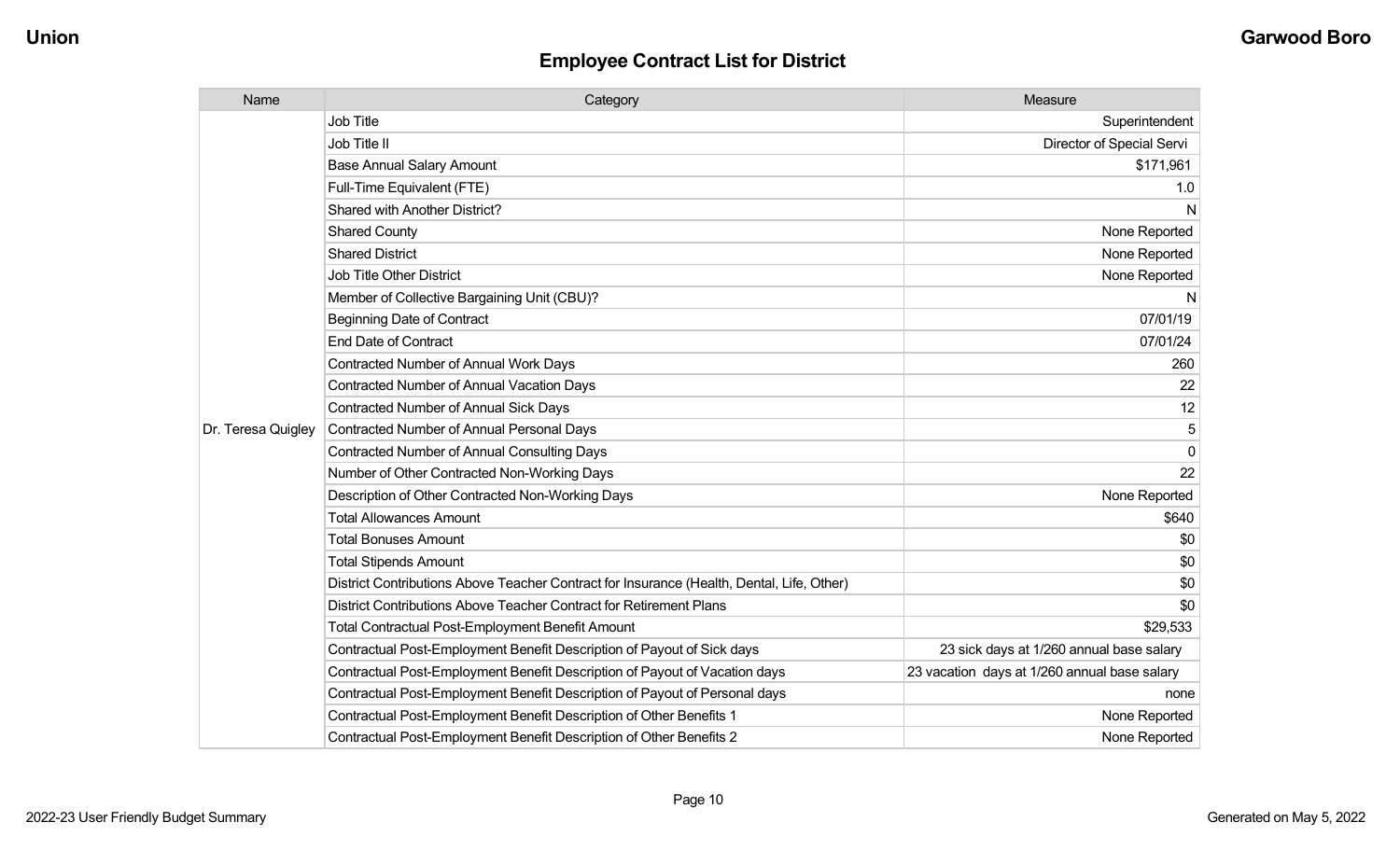| Name               | Category                                                                                 | Measure                       |
|--------------------|------------------------------------------------------------------------------------------|-------------------------------|
|                    | Contractual Post-Employment Benefit Description of Other Benefits 3                      | None Reported                 |
|                    | <b>Total Other/In-Kind Remuneration Amount</b>                                           | \$0                           |
|                    | Description of Other/In-Kind Remuneration Annual Option to Buyback Sick Time in Cash     | None Reported                 |
|                    | Description of Other/In-Kind Remuneration Annual Option to Buyback Vacation Time in Cash | None Reported                 |
|                    | Description of Other/In-Kind Remuneration Annual Option to Buyback Personal Time in Cash | None Reported                 |
| Dr. Teresa Quigley | Description of Other/In-Kind Remuneration Annual Option to Other Remuneration 1          | None Reported                 |
|                    | Description of Other/In-Kind Remuneration Annual Option to Other Remuneration 2          | None Reported                 |
|                    | Description of Other/In-Kind Remuneration Annual Option to Other Remuneration 3          | None Reported                 |
|                    | <b>Additional Comment 1</b>                                                              | None Reported                 |
|                    | <b>Additional Comment 2</b>                                                              | None Reported                 |
|                    | <b>Additional Comment 3</b>                                                              | None Reported                 |
|                    | Job Title                                                                                | <b>Business Administrator</b> |
|                    | Job Title II                                                                             | None Reported                 |
|                    | <b>Base Annual Salary Amount</b>                                                         | \$101,837                     |
|                    | Full-Time Equivalent (FTE)                                                               | 0.6                           |
|                    | Shared with Another District?                                                            | N                             |
|                    | <b>Shared County</b>                                                                     | None Reported                 |
|                    | <b>Shared District</b>                                                                   | None Reported                 |
|                    | <b>Job Title Other District</b>                                                          | None Reported                 |
|                    | Member of Collective Bargaining Unit (CBU)?                                              | N                             |
| Marci Krasny       | <b>Beginning Date of Contract</b>                                                        | 10/01/21                      |
|                    | <b>End Date of Contract</b>                                                              | 06/30/22                      |
|                    | <b>Contracted Number of Annual Work Days</b>                                             | 156                           |
|                    | <b>Contracted Number of Annual Vacation Days</b>                                         | 9                             |
|                    | <b>Contracted Number of Annual Sick Days</b>                                             | 7                             |
|                    | <b>Contracted Number of Annual Personal Days</b>                                         | $\overline{2}$                |
|                    | <b>Contracted Number of Annual Consulting Days</b>                                       | $\mathbf 0$                   |
|                    | Number of Other Contracted Non-Working Days                                              | $\Omega$                      |
|                    | Description of Other Contracted Non-Working Days                                         | None Reported                 |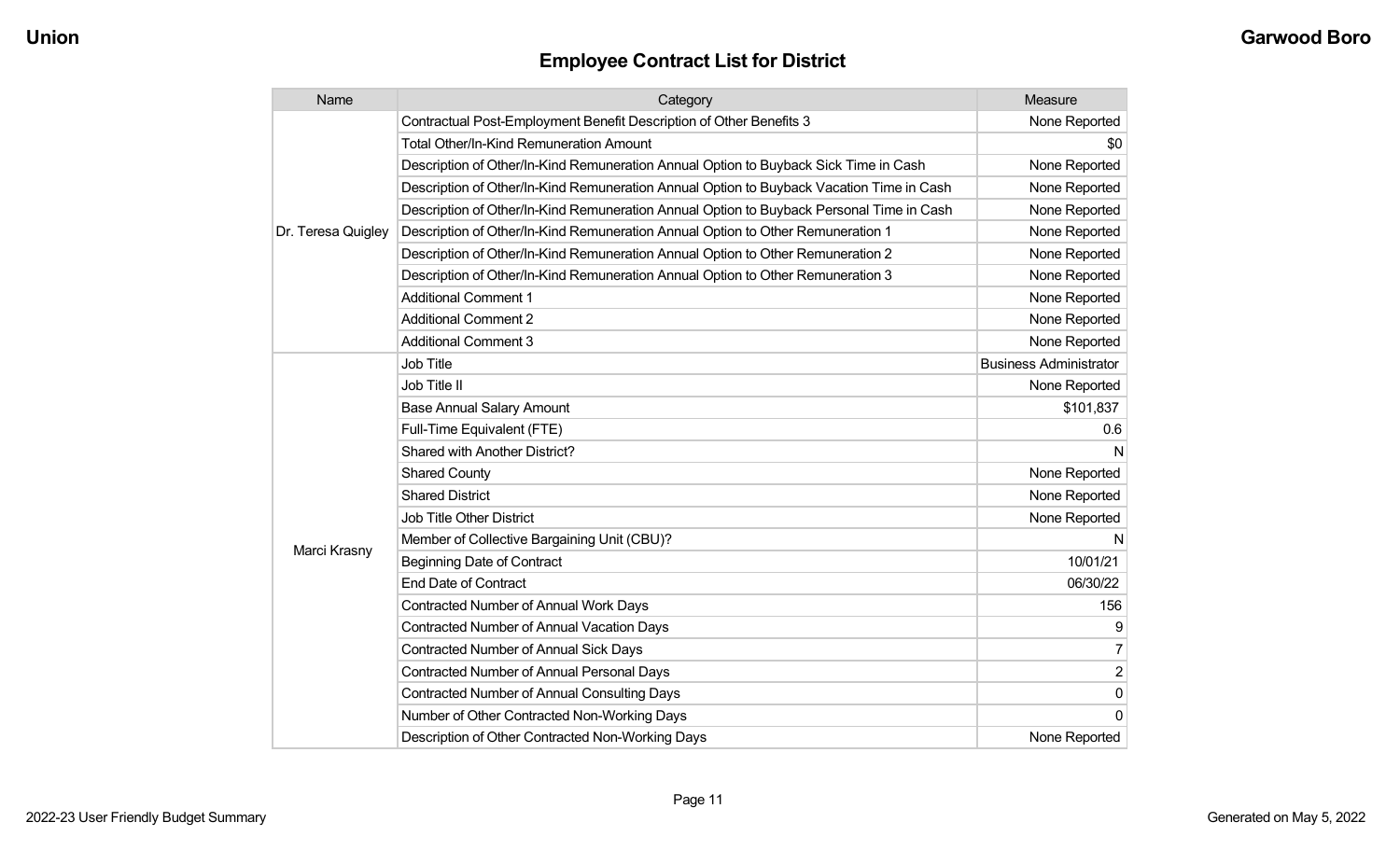| Name         | Category                                                                                  | Measure       |
|--------------|-------------------------------------------------------------------------------------------|---------------|
|              | <b>Total Allowances Amount</b>                                                            | \$2,525       |
|              | <b>Total Bonuses Amount</b>                                                               | \$0           |
|              | <b>Total Stipends Amount</b>                                                              | \$0           |
|              | District Contributions Above Teacher Contract for Insurance (Health, Dental, Life, Other) | \$1,759       |
|              | District Contributions Above Teacher Contract for Retirement Plans                        | \$0           |
|              | <b>Total Contractual Post-Employment Benefit Amount</b>                                   | \$0           |
|              | Contractual Post-Employment Benefit Description of Payout of Sick days                    | none          |
|              | Contractual Post-Employment Benefit Description of Payout of Vacation days                | none          |
|              | Contractual Post-Employment Benefit Description of Payout of Personal days                | none          |
|              | Contractual Post-Employment Benefit Description of Other Benefits 1                       | None Reported |
| Marci Krasny | Contractual Post-Employment Benefit Description of Other Benefits 2                       | None Reported |
|              | Contractual Post-Employment Benefit Description of Other Benefits 3                       | None Reported |
|              | Total Other/In-Kind Remuneration Amount                                                   | \$0           |
|              | Description of Other/In-Kind Remuneration Annual Option to Buyback Sick Time in Cash      | None Reported |
|              | Description of Other/In-Kind Remuneration Annual Option to Buyback Vacation Time in Cash  | None Reported |
|              | Description of Other/In-Kind Remuneration Annual Option to Buyback Personal Time in Cash  | None Reported |
|              | Description of Other/In-Kind Remuneration Annual Option to Other Remuneration 1           | None Reported |
|              | Description of Other/In-Kind Remuneration Annual Option to Other Remuneration 2           | None Reported |
|              | Description of Other/In-Kind Remuneration Annual Option to Other Remuneration 3           | None Reported |
|              | <b>Additional Comment 1</b>                                                               | None Reported |
|              | <b>Additional Comment 2</b>                                                               | None Reported |
|              | <b>Additional Comment 3</b>                                                               | None Reported |
|              | Job Title                                                                                 | Principal     |
|              | Job Title II                                                                              | None Reported |
|              | <b>Base Annual Salary Amount</b>                                                          | \$133,926     |
|              | Mary Emmons   Full-Time Equivalent (FTE)                                                  | 1.0           |
|              | Shared with Another District?                                                             | N             |
|              | <b>Shared County</b>                                                                      | None Reported |
|              | <b>Shared District</b>                                                                    | None Reported |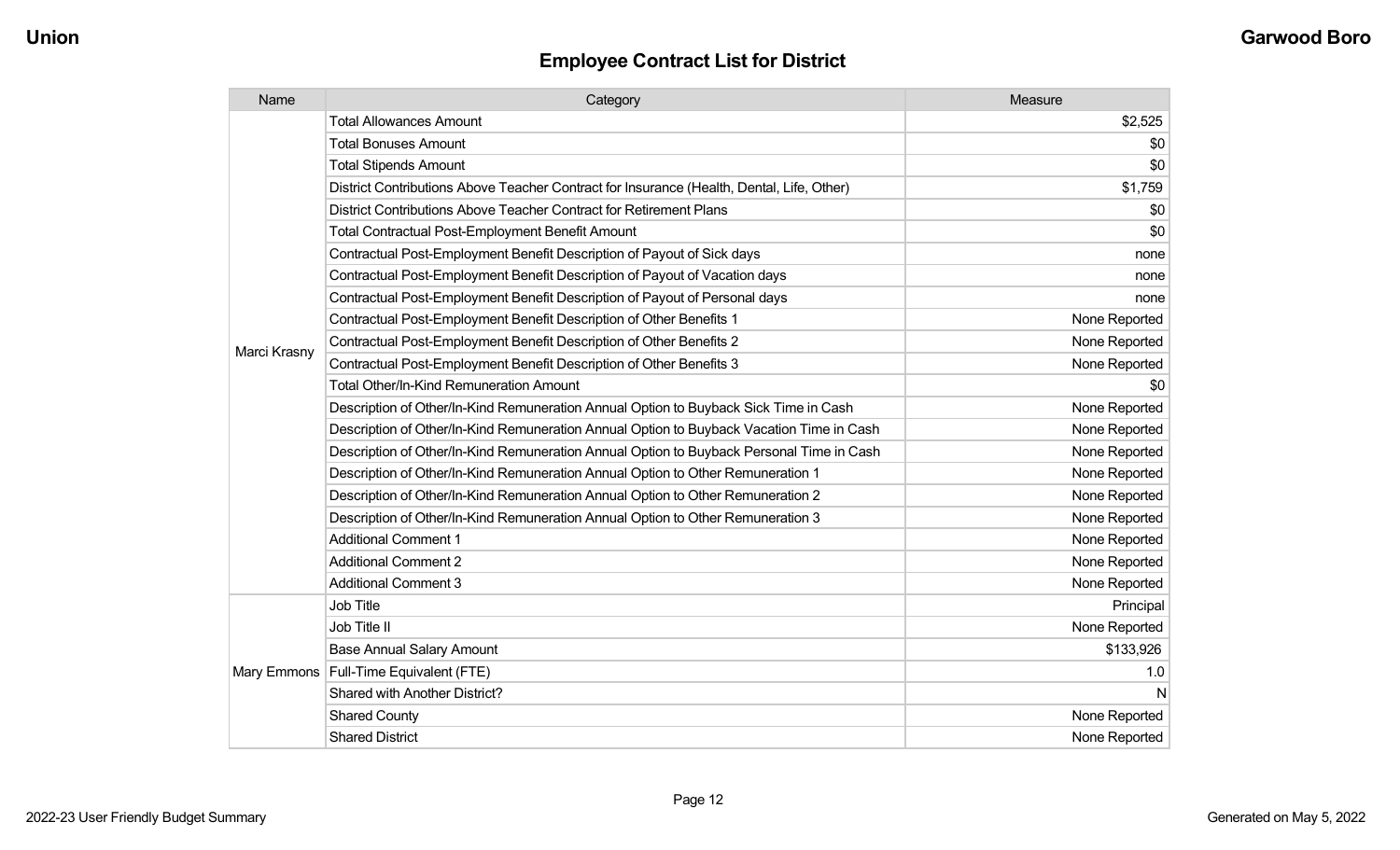| Name | Category                                                                                                | Measure                                  |
|------|---------------------------------------------------------------------------------------------------------|------------------------------------------|
|      | <b>Job Title Other District</b>                                                                         | None Reported                            |
|      | Member of Collective Bargaining Unit (CBU)?                                                             | N                                        |
|      | <b>Beginning Date of Contract</b>                                                                       | 07/01/21                                 |
|      | <b>End Date of Contract</b>                                                                             | 06/30/22                                 |
|      | <b>Contracted Number of Annual Work Days</b>                                                            | 240                                      |
|      | <b>Contracted Number of Annual Vacation Days</b>                                                        | 10                                       |
|      | <b>Contracted Number of Annual Sick Days</b>                                                            | 12                                       |
|      | <b>Contracted Number of Annual Personal Days</b>                                                        | 3                                        |
|      | <b>Contracted Number of Annual Consulting Days</b>                                                      | $\mathbf 0$                              |
|      | Number of Other Contracted Non-Working Days                                                             | 22                                       |
|      | Description of Other Contracted Non-Working Days                                                        | None Reported                            |
|      | <b>Total Allowances Amount</b>                                                                          | \$1,645                                  |
|      | <b>Total Bonuses Amount</b>                                                                             | \$0                                      |
|      | <b>Total Stipends Amount</b>                                                                            | \$0                                      |
|      | Mary Emmons   District Contributions Above Teacher Contract for Insurance (Health, Dental, Life, Other) | \$0                                      |
|      | District Contributions Above Teacher Contract for Retirement Plans                                      | \$0                                      |
|      | Total Contractual Post-Employment Benefit Amount                                                        | \$20,580                                 |
|      | Contractual Post-Employment Benefit Description of Payout of Sick days                                  | 27 sick days at 1/240 annual base salary |
|      | Contractual Post-Employment Benefit Description of Payout of Vacation days                              | 10 sick days at 1/240 annual base salary |
|      | Contractual Post-Employment Benefit Description of Payout of Personal days                              | none                                     |
|      | Contractual Post-Employment Benefit Description of Other Benefits 1                                     | None Reported                            |
|      | Contractual Post-Employment Benefit Description of Other Benefits 2                                     | None Reported                            |
|      | Contractual Post-Employment Benefit Description of Other Benefits 3                                     | None Reported                            |
|      | <b>Total Other/In-Kind Remuneration Amount</b>                                                          | \$0                                      |
|      | Description of Other/In-Kind Remuneration Annual Option to Buyback Sick Time in Cash                    | None Reported                            |
|      | Description of Other/In-Kind Remuneration Annual Option to Buyback Vacation Time in Cash                | None Reported                            |
|      | Description of Other/In-Kind Remuneration Annual Option to Buyback Personal Time in Cash                | None Reported                            |
|      | Description of Other/In-Kind Remuneration Annual Option to Other Remuneration 1                         | None Reported                            |
|      | Description of Other/In-Kind Remuneration Annual Option to Other Remuneration 2                         | None Reported                            |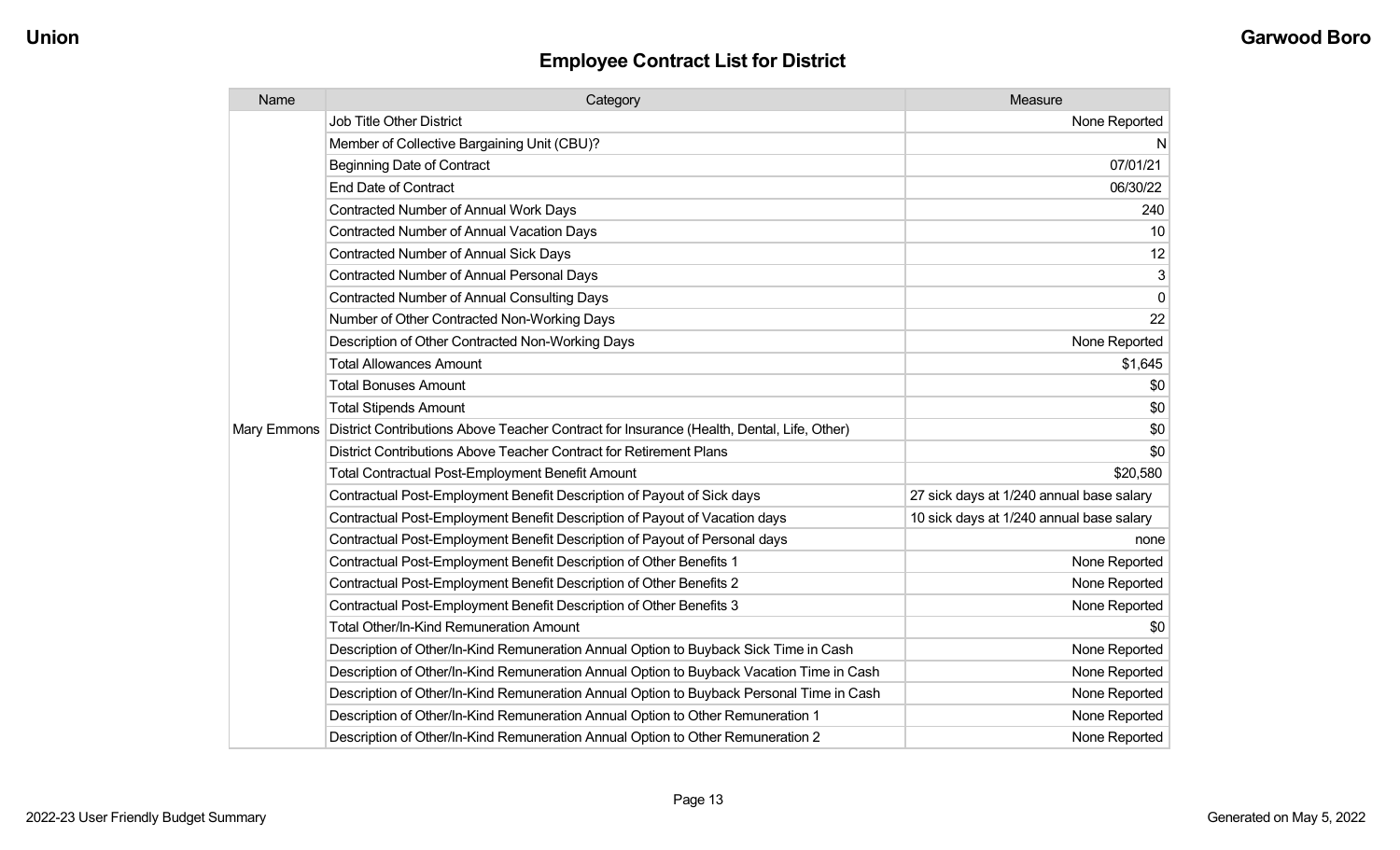| Name         | Category                                                                                  | Measure                                 |
|--------------|-------------------------------------------------------------------------------------------|-----------------------------------------|
| Mary Emmons  | Description of Other/In-Kind Remuneration Annual Option to Other Remuneration 3           | None Reported                           |
|              | <b>Additional Comment 1</b>                                                               | None Reported                           |
|              | <b>Additional Comment 2</b>                                                               | None Reported                           |
|              | <b>Additional Comment 3</b>                                                               | None Reported                           |
|              | <b>Job Title</b>                                                                          | Coordinator/Director/Manager/Supervisor |
|              | Job Title II                                                                              | <b>NONE</b>                             |
|              | <b>Base Annual Salary Amount</b>                                                          | \$81,152                                |
|              | Full-Time Equivalent (FTE)                                                                | 1.0                                     |
|              | Shared with Another District?                                                             | N                                       |
|              | <b>Shared County</b>                                                                      | None Reported                           |
|              | <b>Shared District</b>                                                                    | None Reported                           |
|              | <b>Job Title Other District</b>                                                           | None Reported                           |
|              | Member of Collective Bargaining Unit (CBU)?                                               | N                                       |
| Oscar Lucero | <b>Beginning Date of Contract</b>                                                         | 07/01/21                                |
|              | <b>End Date of Contract</b>                                                               | 06/30/22                                |
|              | <b>Contracted Number of Annual Work Days</b>                                              | 240                                     |
|              | Contracted Number of Annual Vacation Days                                                 | 15                                      |
|              | <b>Contracted Number of Annual Sick Days</b>                                              | 12                                      |
|              | <b>Contracted Number of Annual Personal Days</b>                                          | 3                                       |
|              | <b>Contracted Number of Annual Consulting Days</b>                                        | 0                                       |
|              | Number of Other Contracted Non-Working Days                                               | 14                                      |
|              | Description of Other Contracted Non-Working Days                                          | None Reported                           |
|              | <b>Total Allowances Amount</b>                                                            | \$125                                   |
|              | <b>Total Bonuses Amount</b>                                                               | \$0                                     |
|              | <b>Total Stipends Amount</b>                                                              | \$0                                     |
|              | District Contributions Above Teacher Contract for Insurance (Health, Dental, Life, Other) | \$0                                     |
|              | District Contributions Above Teacher Contract for Retirement Plans                        | \$0                                     |
|              | <b>Total Contractual Post-Employment Benefit Amount</b>                                   | \$14,682                                |
|              | Contractual Post-Employment Benefit Description of Payout of Sick days                    | 37 sick days at 1/260 annual base salar |